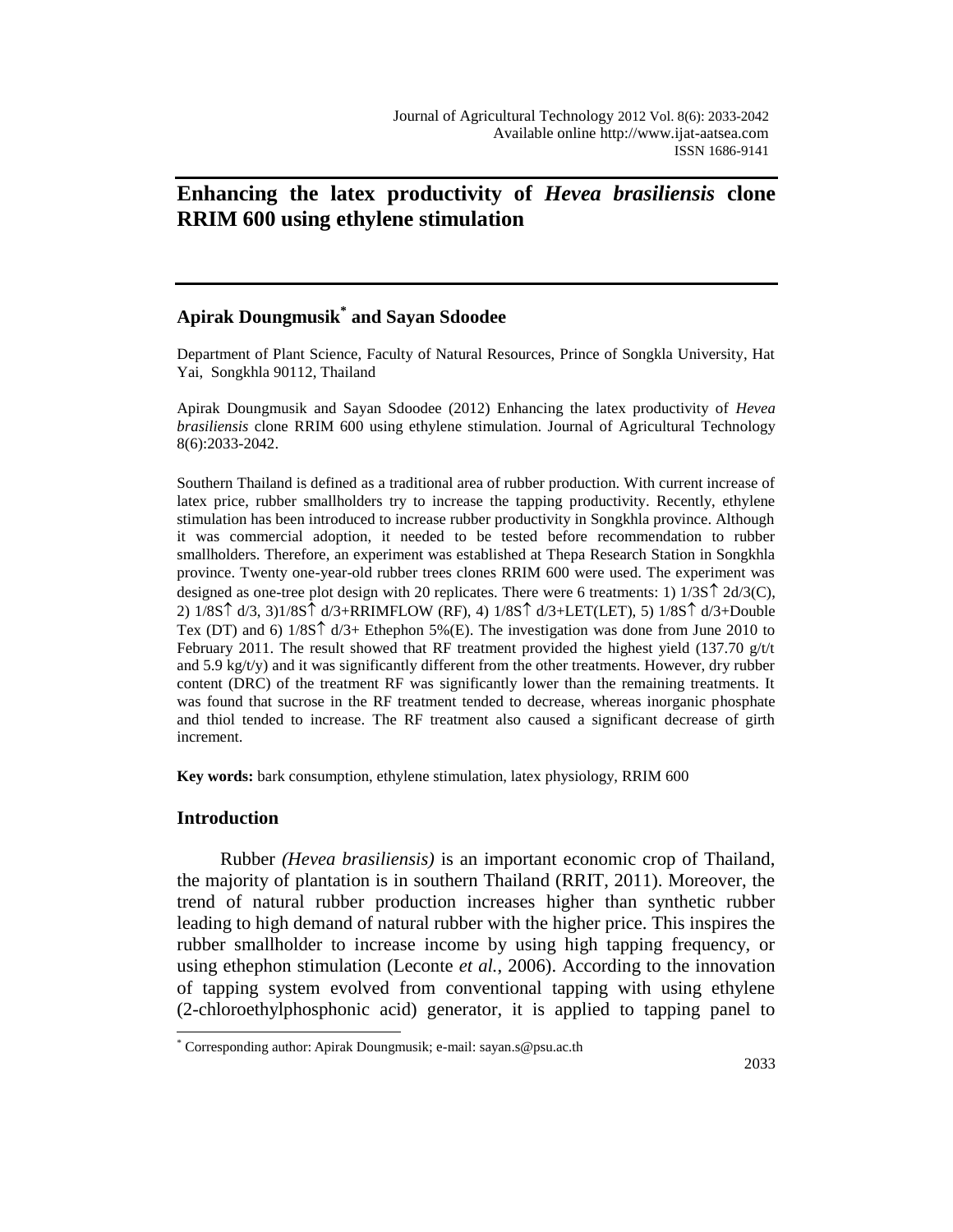increase latex yield with reducing tapping frequency (Lacote *et al*., 2010). Ethylene has been reported that it is a major stimulating factor for natural rubber production in the rubber tree and it is applied in the both forms of ethephon and ethylene gas stimulations (Coup and Chrestin, 1989). d" Auzac (1989) reported that ethylene reaction at the inner bark, which increases latex flow while increasing pressure and elasticity of laticiferous cell, decreases the coagulate of latex. Sainoi and Sdoodee (2012) reported that ethylene gas application tended to cause an impact on latex physiology. Jetro and Simon (2007) found that the use of ethylene stimulation affected latex yield and latex physiology varied with seasons. Ethylene gas stimulation is recommended for the application over 15-year-old rubber trees. Sivakumaran *et al*. (2007) reported that RRIMFLOW tapped trees provides a practical avenue for maintaining high yield productivity over the long term by exploitation of different drainage through process of periodic panel changeover. Normally, there have been many products of ethylene gas stimulation in commercial such as RRIMFLOW, LET and Double Tex. Although it is commercial adoption, it needs to be tested before recommendation to rubber smallholders. The objective of this study was to investigate the effect of the application of RRIMFLOW, LET, Double Tex and Ethephon stimulation on latex yield and latex physiology of the rubber clone RRIM 600 with the purpose of enhancing latex productivity.

#### **Materials and methods**

The trial was conducted during June 2010 to March 2011 at Tepha Research Station (100°56' E 6°48' N) in Songkhla province. The trees were selected before opening for homogenous girth in clone RRIM 600 currently used in Thailand. The trial was planted in 1989 at  $7\times3$  m spacing (476 trees/ha). The soil texture in the experimental plot was sandy loam with pH 5.5 (Coated, isohyperthermic, Typic Quartzipsamments). In this study, tapping implant was done on the panel with upward tapping cut at about 170 cm from the ground. The treatments of ethylene stimulations (RRIMFLOW, LET, Double-tex and Ethephon ) with the short – tapping  $(S/8)$  was compared with the conventional tapping system (S/3 2d/3). Therefore, the experiment was designed as "onetree-plot design". The stimulation treatments were stimulated with ethylene gas application and 5% ethephon. The 5% ethephon was applied on tapping panel. Ethylene gas applications were injected on RRIMFLOW, LET and Double Tex system. There were 6 treatments (20 trees per treatment) as follows: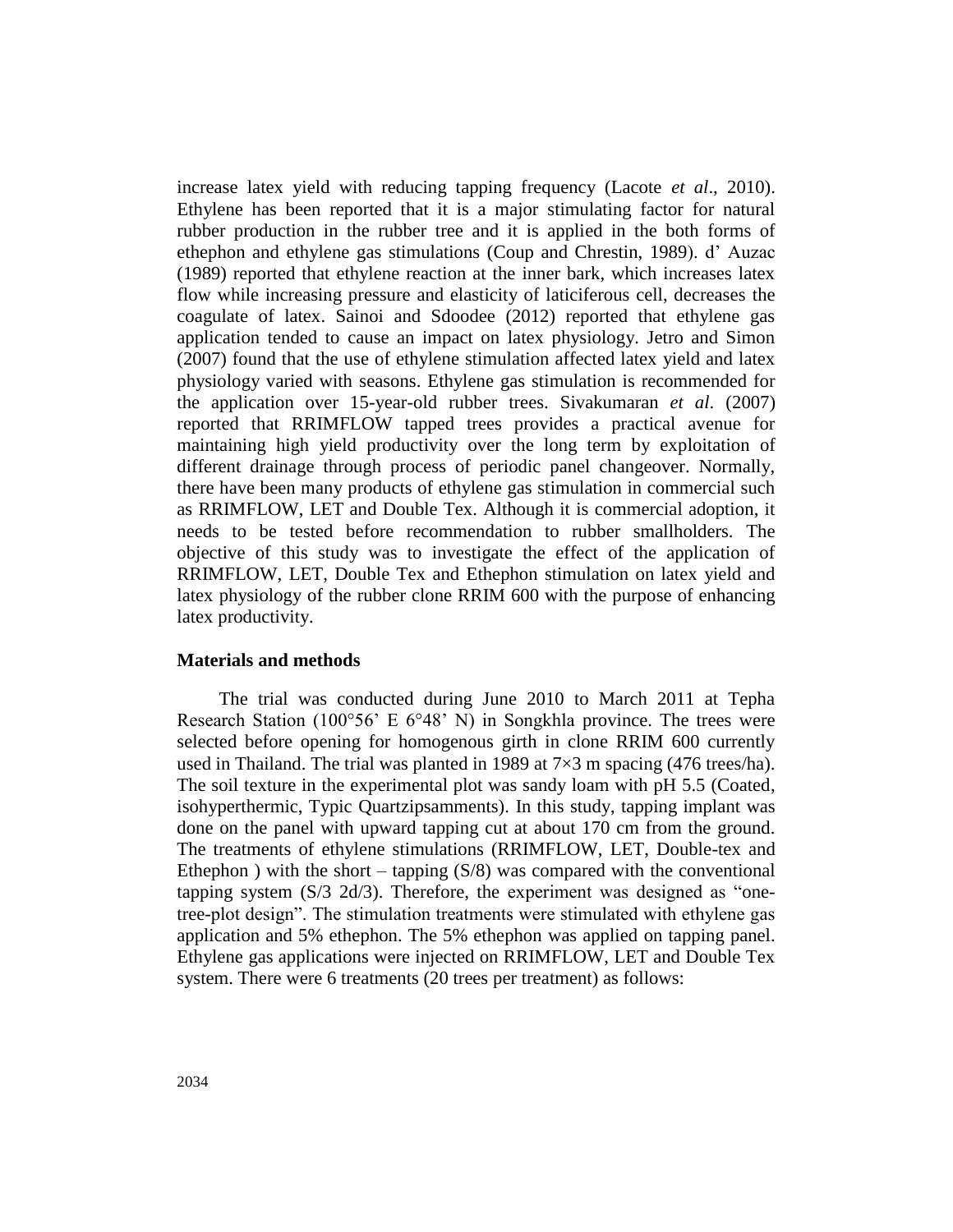$T1 = S/3$  2d/3

The trees were tapped with a third spiral upward cut, two days tapping by day rest, cut corners 30 degree.

 $T2 = S/8 d/3$ 

The trees were tapped with an eighth spiral upward cut, every three days, cut corners 45 degree.

 $T3 = S/8 d/3 + RRIMFLOW$ 

The trees were tapped with an eighth spiral upward cut, every three days, stimulated with ethylene gas application of RRIMFLOW system ,cut corners 45 degree.

 $T4 = S/8 d/3 + LET$ 

The trees were tapped with an eighth spiral upward cut, every three days, stimulated with ethylene gas application of LET system , cut corners 45 degree.

 $T5 = S/8 d/3 + Double Tex$ 

The trees were tapped with an eighth spiral upward cut, every three days, stimulated with ethylene gas application of Double Tex system, cut corners 45 degree.

 $T6 = S/8 d/3 + Ethephon$ 

The trees were tapped with an eighth spiral upward cut, every three days, cut corners 45 degree, stimulated with 5% ethephon, 12 applications per years.

Yield was collected from cup lumps. Studied parameters were dry rubber production (kg/tree/year, g/tree/tapping), girth measured at 1.70 m from ground and bark consumption. Total solid content was measured from a bulk sample taken in each treatment in order to convert fresh weights into grams of dry rubber per tree.

## **Results**

#### *Weather condition*

In 2010, the drying period was during January – May (Figure 1). However, there was heavy rainfall at the end of year causing severe flooding in November with the highest monthly rainfall (627.2 mm.). Early period in 2011, the rainfall turned to reduce, but there was high rainfall in March (213.1 mm.). Average minimum and maximum temperatures were around 25 °C and 33 °C.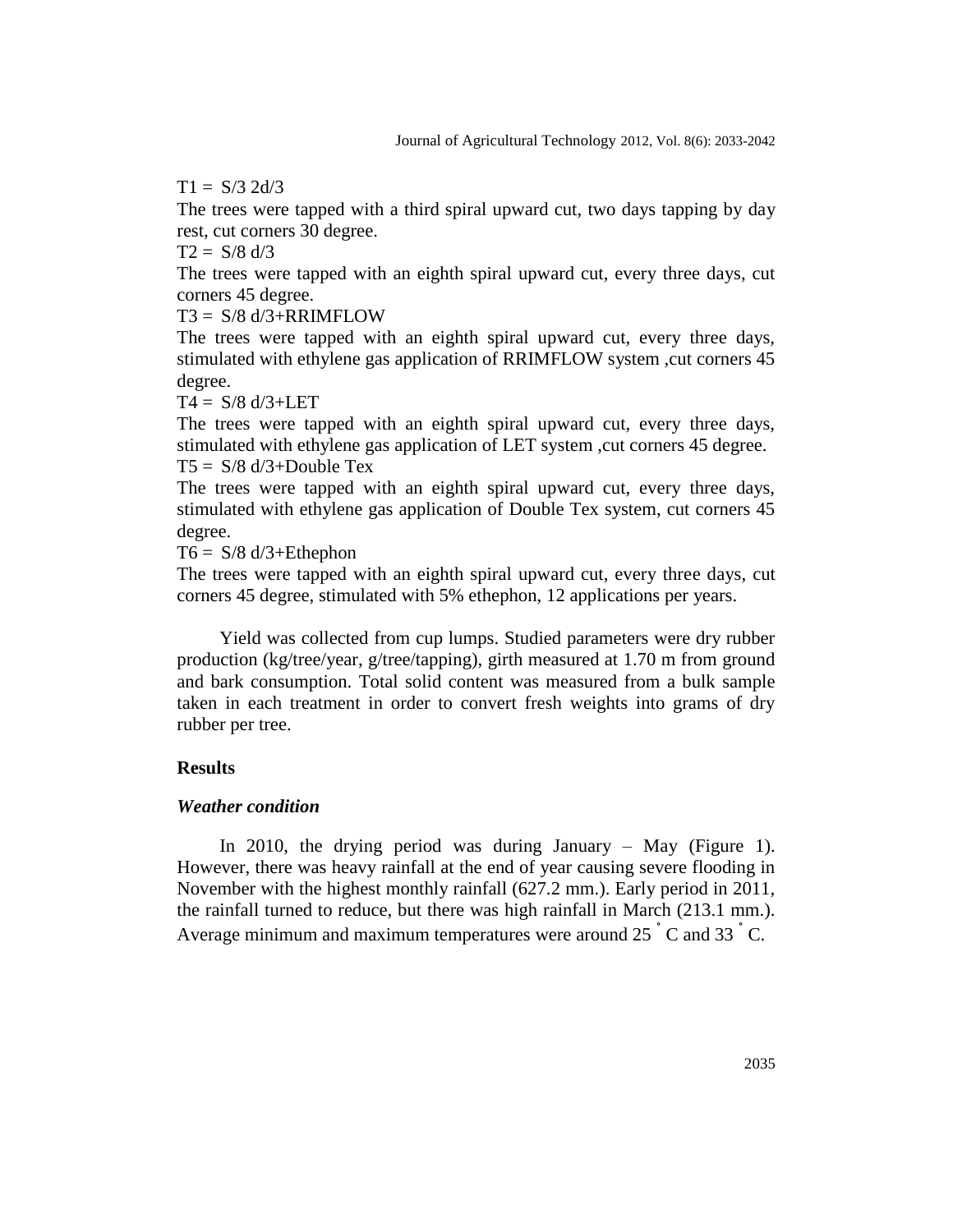

**Fig. 1.** Average monthly rainfall, evaporation and maximum and minimum temperatures during January 2010 – March 2011 at Thepa Research Station, in Songkhla province.

#### *Latex yield*

#### *Rubber production per tapping*

During the experimental period, there was a significant difference of average cup lump (gram/ tree/ tapping or  $g/t/t$ ) among the treatments. The T3 treatment provided the highest cup lump yield  $(137.70 \text{ g/t/t})$  but the T2 treatment showed the lowest average cup lump  $(45.54 \text{ g/t/t})$ . Particularly with the ethylene gas stimulation treatments (T3, T4 and T5), they expressed significantly higher yield than the remaining treatments (T6, T1 and T2) (Figure 2).



Fig. 2. Average cup lump yields (g/t/t) of rubber trees in the all treatments during June 2010 – March 2011.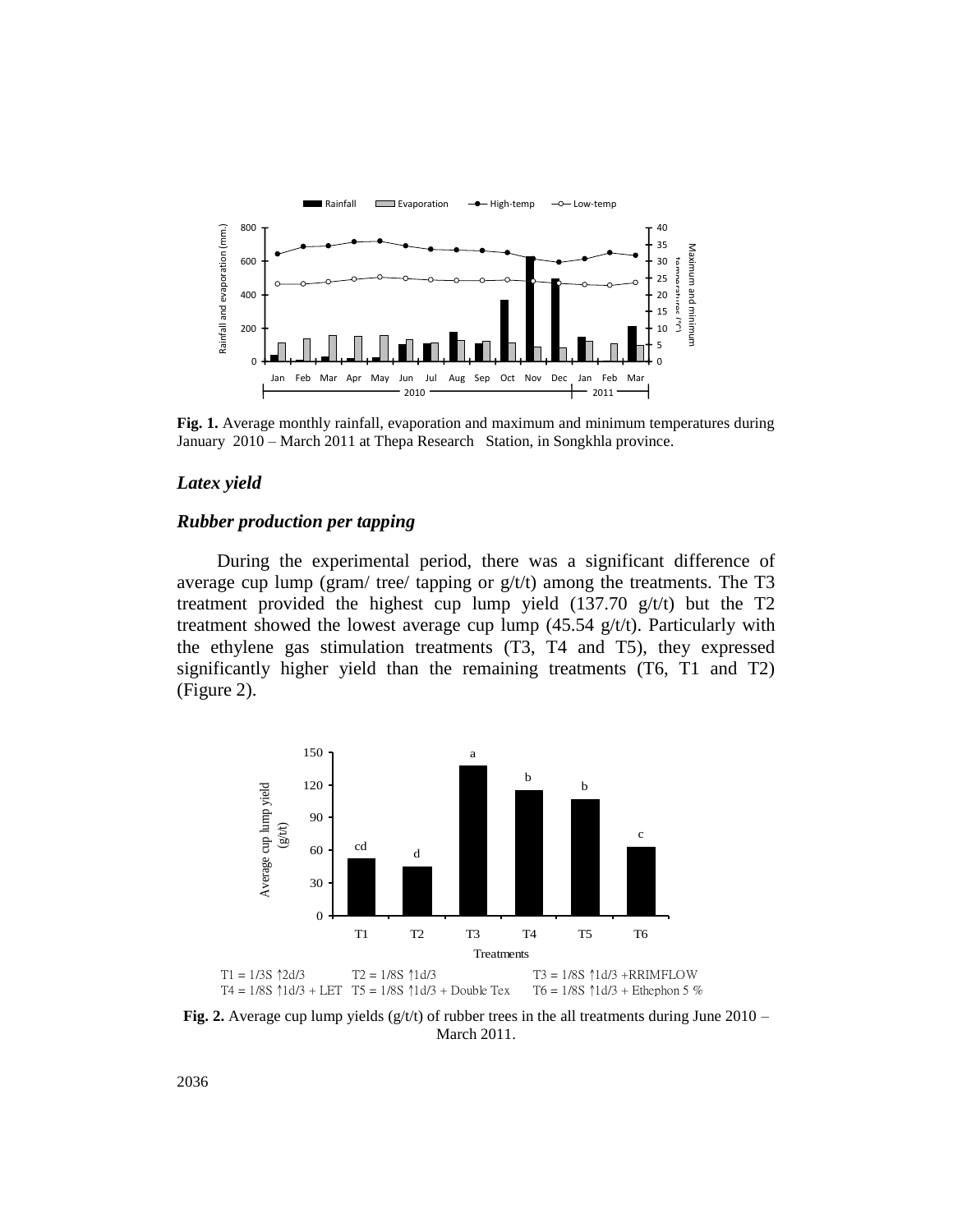#### *Rubber production per year*

The result showed that cumulated cup lump in the six treatments during June 2010 – March 2011 period was significantly different. The T3 treatment provided the highest cumulated cup lump  $(5.92 \text{ kg/t})$ , where as the lowest cumulated cup lump was found in the T2 treatment (1.95 kg/t). The ethylene gaseous stimulation treatments (T3 and T4) were higher cumulated cup lump than the conventional treatment (T1) and ethephon stimulation treatment (T6). The T1treatment provided higher cumulated cup lump than the T6 (Figure 3).



**Fig. 3.** Comparison of cumulated cup lump (kg/t) of rubber trees in the all treatments during June 2010 – March 2011.

### *Dry rubber content*

Average dry rubber content (DRC) in the all treatments is shown in Figure 5, DRC in the T2 was the highest, but there was no significantly different from those of T4 and T6. It was remarkable that, DRC in the T3 was the lowest. There was significantly different in dry rubber content among the all treatments (Figure 4).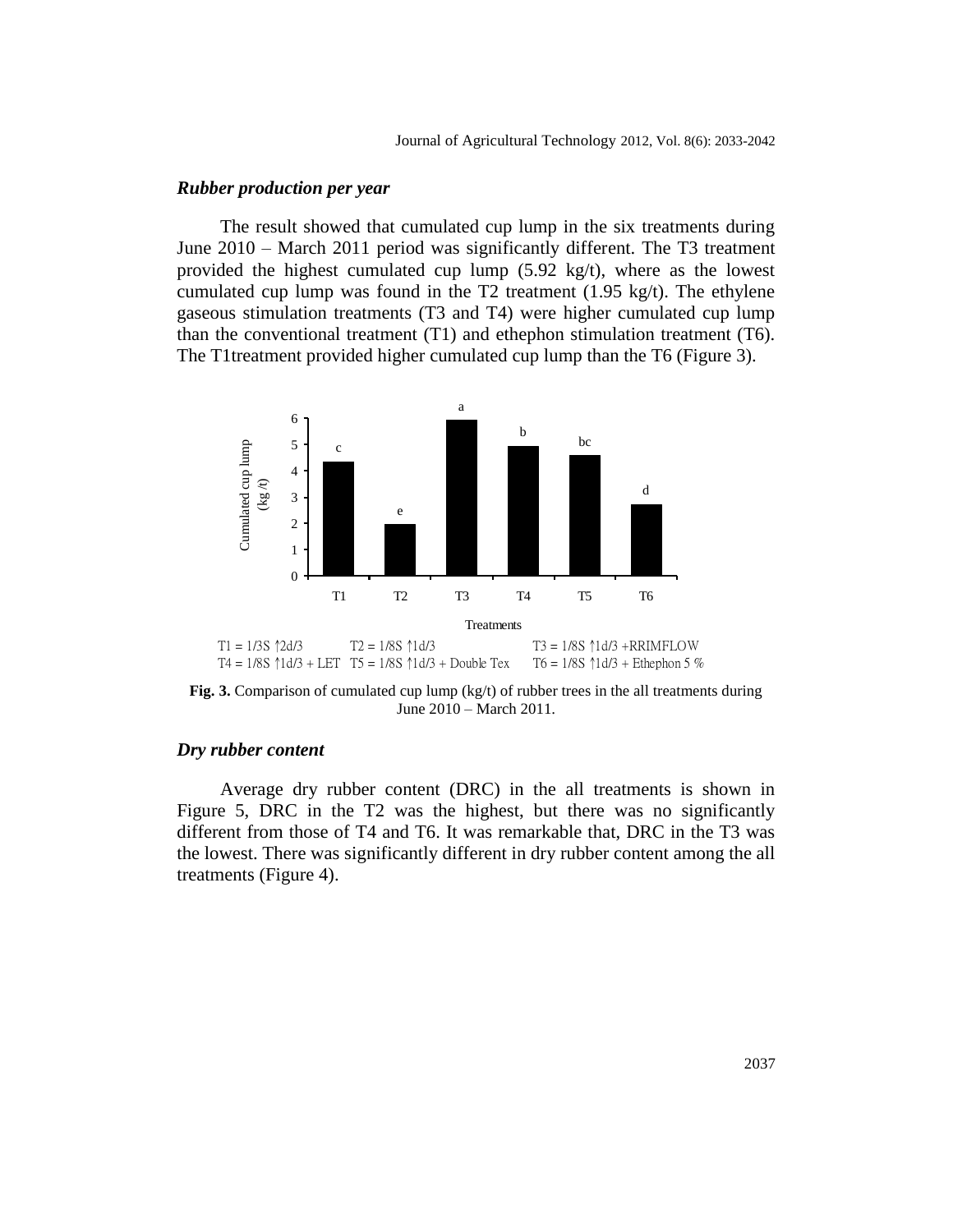

#### during June 2010 – March 2011.

# *Girth increment*

During experimental period, the result showed that radial trunk girth in the T3 was the lowest. At the same time, the T3 was significantly lower in the girth increment than the remaining treatments (Figure 5). There was no significantly different of trunk girth among the T5, T2, T4 and T6.



June 2010 – March 2011.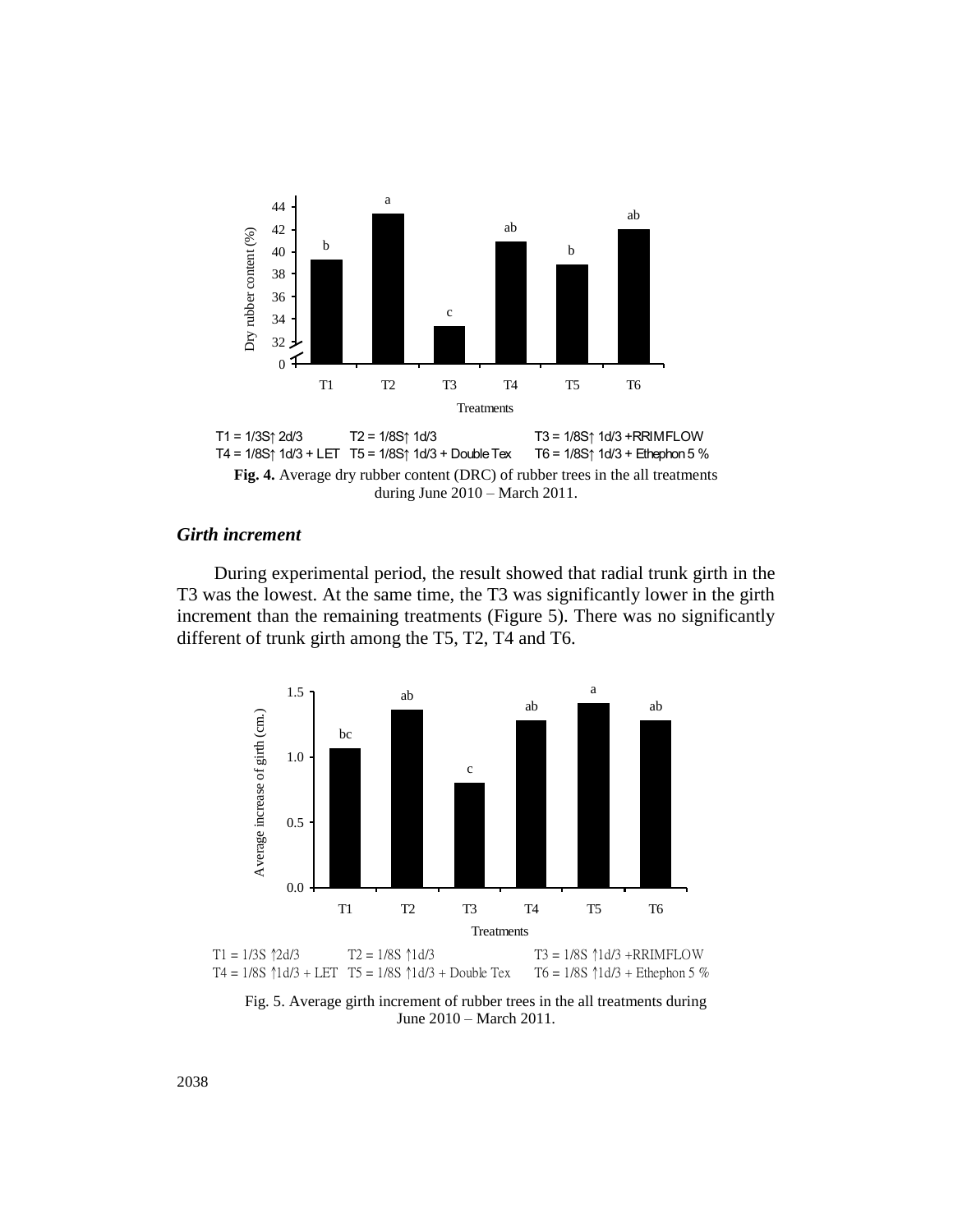#### *Bark consumption*

Compare of bark consumption among the treatments. Table 3 showed that bark consumption in T1 treatment was significantly higher than the other treatments (Table 1).

**Table 1.** Bark consumption of rubber trees in the six treatments during June 2010 – March 2011

| <b>Treatments</b>                       | Bark consumption (cm.) |
|-----------------------------------------|------------------------|
| $T1: 1/3S \uparrow 2d/3$                | $24.18^a$              |
| $T2: 1/8S \uparrow 1d/3$                | $12.96^{b}$            |
| $T3:1/8S\uparrow 1d/3 + RRIMFLOW$       | $12.40^{b}$            |
| $T4:1/8S \uparrow 1d/3 + LET$           | $12.79^{b}$            |
| $T5: 1/8S \uparrow 1d/3 + Double Tex$   | $12.83^{b}$            |
| T6 : $1/8S \uparrow 1d/3$ + Ethephon 5% | $12.08^{b}$            |

Mean with different letters in the same column indicate a significant difference at  $P \le 0.05$  by DMRT.

#### *Latex physiology*

During the July – October 2010, Table 4 showed the average sucrose, inorganic phosphorus and thiol content. Sucrose in the treatment T3 tended to be the lowest compared with the other treatments. There was no significant difference of inorganic phosphorus content among the treatments. However, the ethylene stimulation with RRIMFLOW treatment (T3) tended to express higher inorganic phosphorus content than the remaining treatments. The moment of thiol expressed that there was no significant difference among the treatments except in July and October. Chantuma *et al*. (2003) also reported that ethylene application in clone RRIM 600 caused a decrease of sucrose, but increase of inorganic phosphorus and thiol.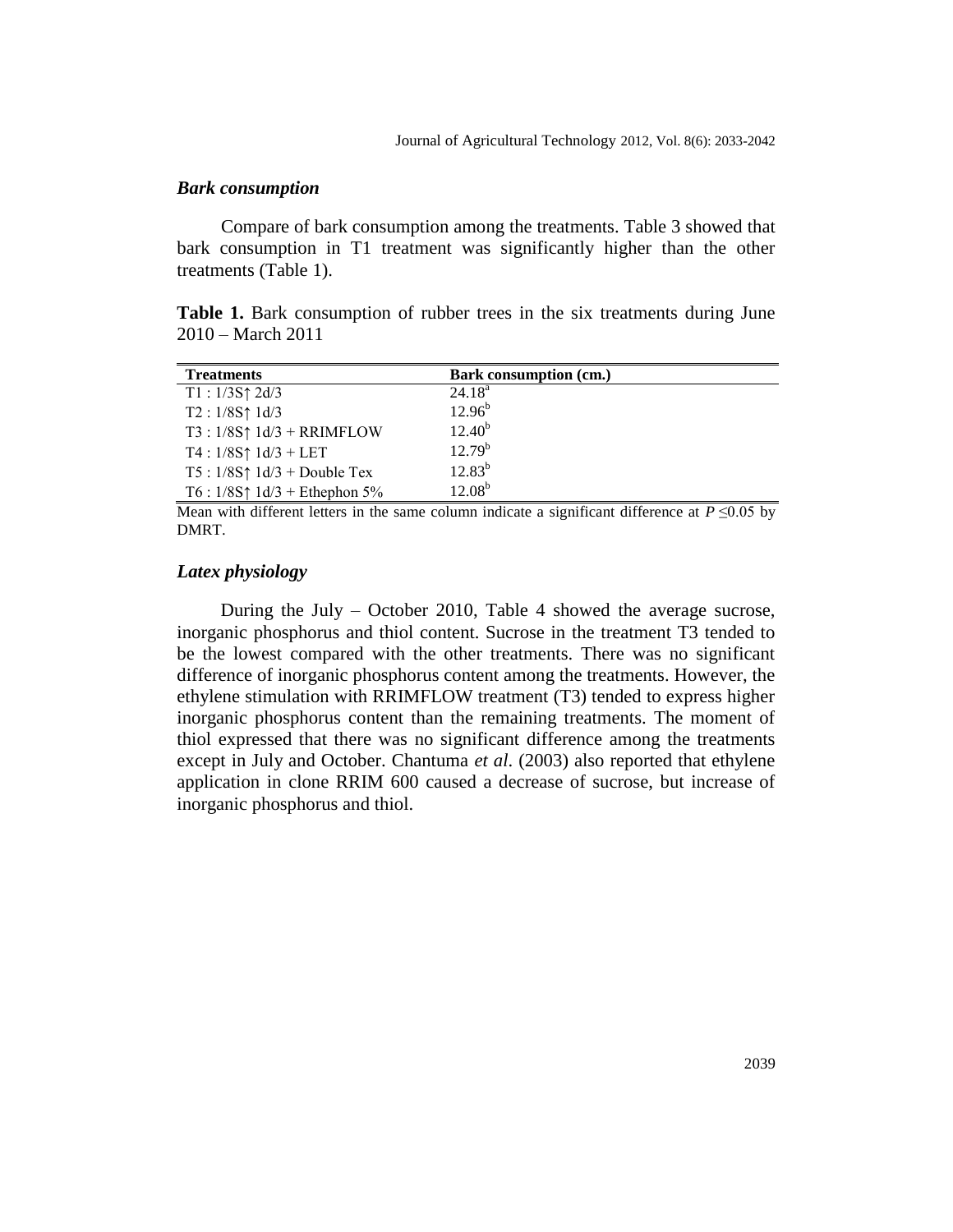**Table 4.** Sucrose, inorganic phosphorus and thiol (mmol/L) of latex in the six treatments during July – October 2010

| <b>Treatments</b>                              | <b>Sucrose</b>      |                             |                    |                         |               | Inorganic phosphorus |             |                         |                   | <b>Thiol</b>       |                    |                   |  |
|------------------------------------------------|---------------------|-----------------------------|--------------------|-------------------------|---------------|----------------------|-------------|-------------------------|-------------------|--------------------|--------------------|-------------------|--|
|                                                | Jul                 | Aug                         | Sep                | Oct                     | Jul           | Aug                  | Sep         | Oct                     | Jul               | Aug                | Sep                | Oct               |  |
| $T1:1/3S \uparrow 2d/3$                        | 10.14 <sup>d</sup>  | 11.46 <sup>bc</sup>         | 10.71 <sup>b</sup> | $12.61^a$               | $8.95^n$<br>s | $9.76^n$<br>s.       | $8.55^{ns}$ | 10.3<br>6 <sup>ns</sup> | 0.37 <sup>b</sup> | 0.40 <sup>ns</sup> | 0.38 <sup>ns</sup> | 0.37 <sup>b</sup> |  |
| $T2:1/8S \uparrow 1 d/3$                       | 17.51 <sup>a</sup>  | $13.03^{ab}$                | 16.63 <sup>a</sup> | $13.93^{a}$             | 7.80          | 10.5<br>6            | 8.04        | 10.5<br>6               | $0.48^{ab}$       | 0.45               | 0.44               | $0.48^{ab}$       |  |
| $T3 : 1/8S \uparrow 1d/3 +$<br><b>RRIMFLOW</b> | 10.60 <sup>cd</sup> | 8.91 <sup>c</sup>           | 10.28 <sup>b</sup> | 9.00 <sup>b</sup>       | 12.31         | 12.0<br>$\tau$       | 12.06       | 12.0<br>$7^{\circ}$     | $0.48^{ab}$       | 0.50               | 0.41               | $0.53^{\rm a}$    |  |
| $T4 : 1/8S \uparrow 1d/3 +$<br><b>LET</b>      | $13.05^{bc}$        | $14.24^{ab}$                | $14.36^{a}$        | $13.96^a$               | 7.55          | 10.2<br>6            | 8.31        | 10.2<br>6               | $0.47^{ab}$       | 0.24               | 0.42               | $0.52^{\circ}$    |  |
| $T5 : 1/8S \uparrow 1d/3 +$<br>Double Tex      | $13.74^{bc}$        | $12.01^{ab}$<br>$\mathbf c$ | $14.42^a$          | 11.77 <sup>a</sup><br>b | 8.84          | 12.5<br>4            | 9.28        | 12.5<br>$\overline{4}$  | 0.40 <sup>b</sup> | 0.23               | 0.53               | 0.40 <sup>b</sup> |  |
| $T6$ : 1/8S $\uparrow$ 1d/3 +<br>Ethephon 5%   | $14.35^{b}$         | $14.84^a$                   | $14.06^{\circ}$    | $15.06^{\circ}$         | 8.98          | 12.7<br>9            | 9.87        | 12.7<br>9               | $0.53^{\rm a}$    | 0.28               | 0.49               | $0.52^{\circ}$    |  |

Different letters in the same column indicate a significant difference ( $P \le 0.05$ ) by DMRT

ns = non-significant difference

#### **Discussion**

It was evident that RRIMFLOW, LET and Double Tex techniques could increase rubber yield with significantly higher yield than the ethephon smearing, the short–tapping (no ethylene gas) and the conventional tapping system. This supports that ethylene gas stimulation is effective in clone RRIM 600, particularly with RRIMFLOW provided the significant highest latex yield. The RRIMFLOW treatment could enhance cup lump yield per tapping around three fold comparing with the conventional tapping system. Similarly, Sivakumaran (2002) also reported that the RRIMFLOW system could increase latex yield and income of tappers around two to three fold due to the increased tapper productivity. The advantage of the RRIMFLOW stimulation was both reduce tapping frequency and increase tapping labor efficiency (Sivakumaran and Chong, 1994). However, this study was only short period, Traore *et al.* (2011) suggested that the effect of ethylene stimulation has to be investigated in long term.

According to the positive response on yield of the rubber trees to the RRIMFLOW treatment, negative impact should be considered because of sucrose decrease. This implied that there was over exploitation of sucrose in latex regeneration particularly under the RRIMFLOW treatment or T3. This may lead to tapping panel dryness in long term. Besides, there was a significant decrease of dry rubber content in the T3 treatment, this is adversely impact of the RRIMFLOW treatment with higher amount of ethylene gas application and longer surface of gas absorption. During the experimental period, the girth increment of T3 treatment was the lowest, this might be due to high assimilation and sucrose converted to latex. In the case of the T1 treatment the girth increment was low because of high tapping frequency with significant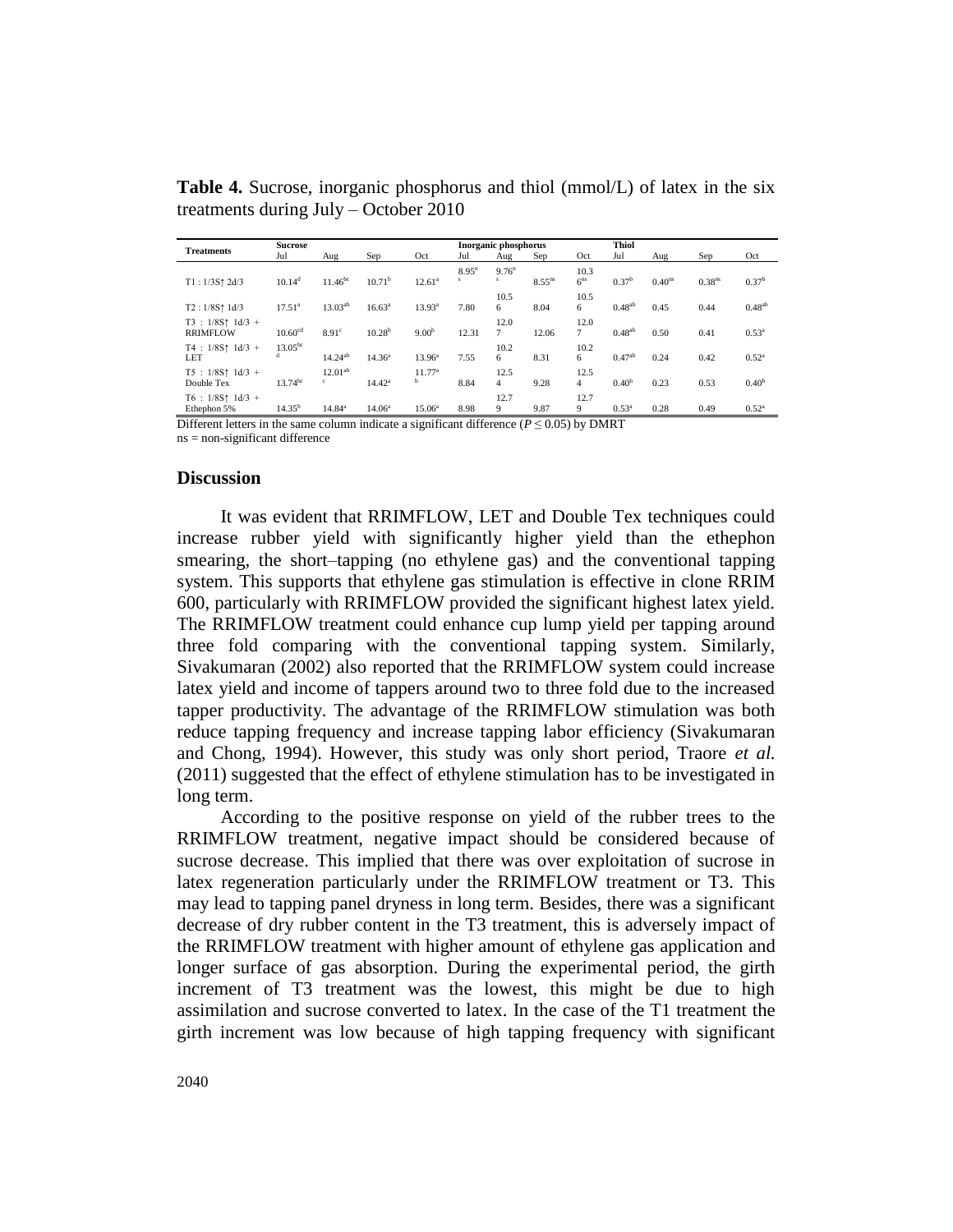high bark consumption. Hence, rubber smallholders should aware of negative impact in the methodology of ethylene stimulation. Although LET and Double Tex provided lower yield than that of the RRIMFLOW treatment, it did not cause adversely impact on dry rubber content and girth increment. This implied that amount and concentration of gas ethylene application should be optimized to increase latex yield without an adverse impact on growth and latex physiology of the rubber tree. Njukeng *et al.* (2011) also suggested that the frequency and concentration of stimulation should be adapted with the clone, tree age and tapping system. Besides, LET and Double Tex also caused the damage of bark because of equipment installation. Therefore, it needs to be investigated further to improve the equipment for ethylene gas stimulation.

#### **Conclusion**

Ethylene gas stimulation in the 21-year-old rubber tree clone RRIM 600 using RRIMFLOW provided the highest latex productivity, comparing with the other stimulation treatment of LET, Double Tex and Ethephon. Average yield per tapping  $(g/t)t$  in the RRIMFLOW treatment was around three fold of the conventional tapping. However, it caused a significant decrease of dry rubber content. Latex diagnosis in the RRIMFLOW treatment showed that sucrose tended to decrease, whereas inorganic phosphate and thiol tended to increase. Besides, the impact of RRIMFLOW on a significant decrease of girth increment was found.

#### **Acknowledgement**

This work was supported by the Higher Education Research Promotion and National Research University Project of Thailand, Office of the Higher Education Commission.

#### **References**

- Chantuma, P., Sopchoke, P., Phromme, W., Paechana, P., Adultum, P., Yogthaworn, N., Petcharaying, P. and Somnark, S. (2003). Metabolic substance of latex evaluation on tree vigor for suitable tapping system. *In:*Research Report, Rubber Research Institute of Thailand, Bangkok, Thailand. pp. 250-298. (in Thai)
- Coup, M. and Chrestin, H. (1989). Physico-chemical and biochemical mechanisms of hormonal (ethylene) stimulation. *In*: Physiology of Rubber Tree *(Hevea brasileinsis*) Latex. d"Auzac, J., Jacob, J.L., Chrestin, H. (Eds.), CRC Press Inc., Florida, USA, pp. 295-331.
- d" Auzac, J. (1989). Historical account of the hormonal stimulation of latex yield. *In:* "Physiology of Rubber Tree Latex" (end. J. d" Auzac, J.L. Jacop and H. Chrestin) Florida, USA, pp. 289-294.
- Jetro, N.N. and Simon, G.M. (2007). Effects of 2-chloroethylphosphonic acid formulations as yield stimulants on *Hevea brasiliensis*. African Journal of Biotechnology 6:523-528.